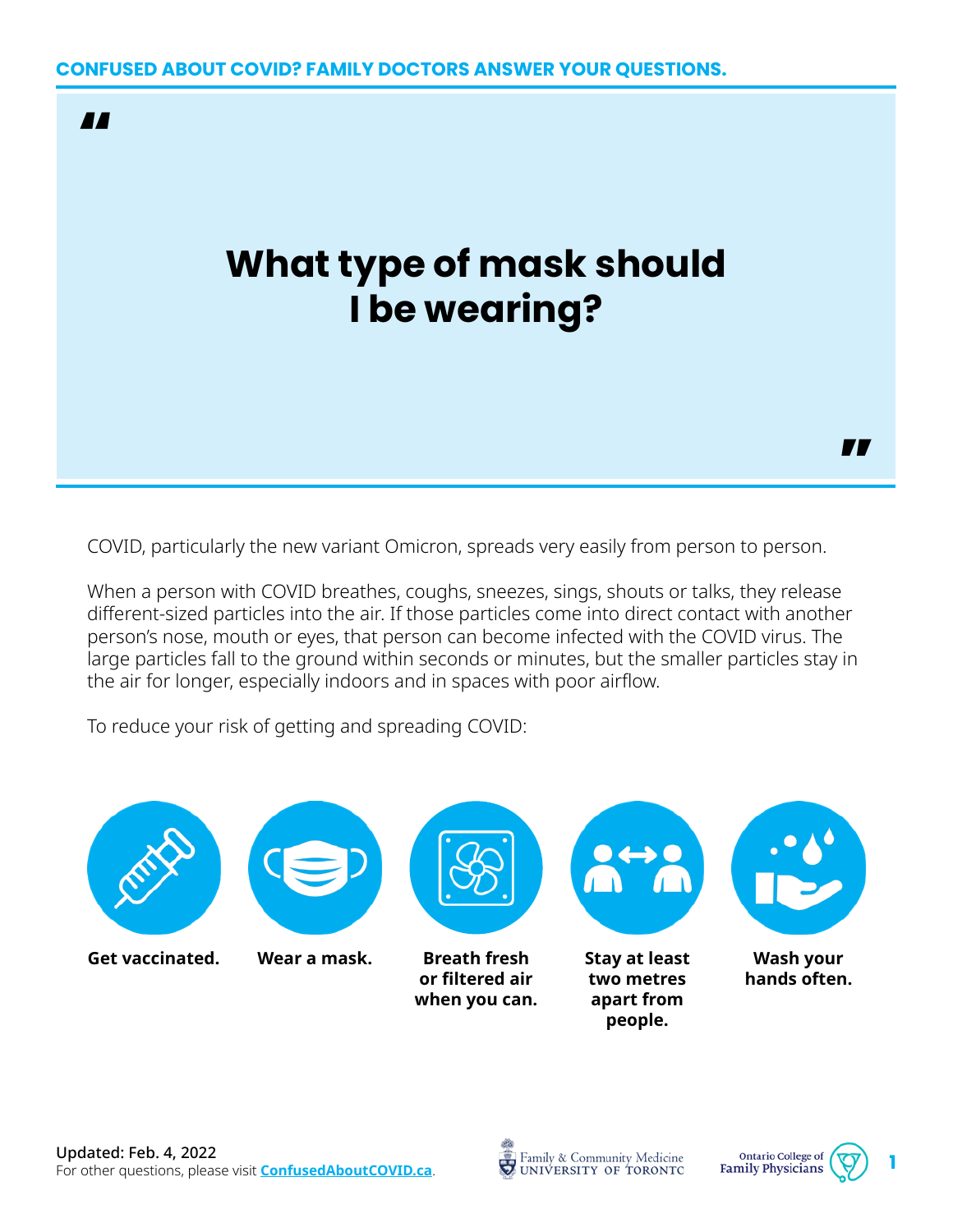Wearing a well-made mask that fits close to your face, covering both your nose and mouth, is an important way to protect you and those around you. **Masks only work if we wear them properly!**



## **What types of masks are available?**

There are three kinds:

- **1. Non-medical cloth masks:** Try to find one with 3 layers two layers of tightly woven breathable fabric like cotton and a third layer in the middle that works as a filter and is made of a non-woven polypropylene fabric. There are no standards for non-medical masks in Canada at this time.
- **2. Medical masks:** Medical masks sold in Canada must meet standards for filtration, breathability and fluid resistance.
- **3. Respirators:** These include N95, KN95 and KF94 masks. Respirators sold in Canada must meet standards for filtration, breathability and fluid resistance. Respirators can be fit-tested to make sure they provide a good seal.



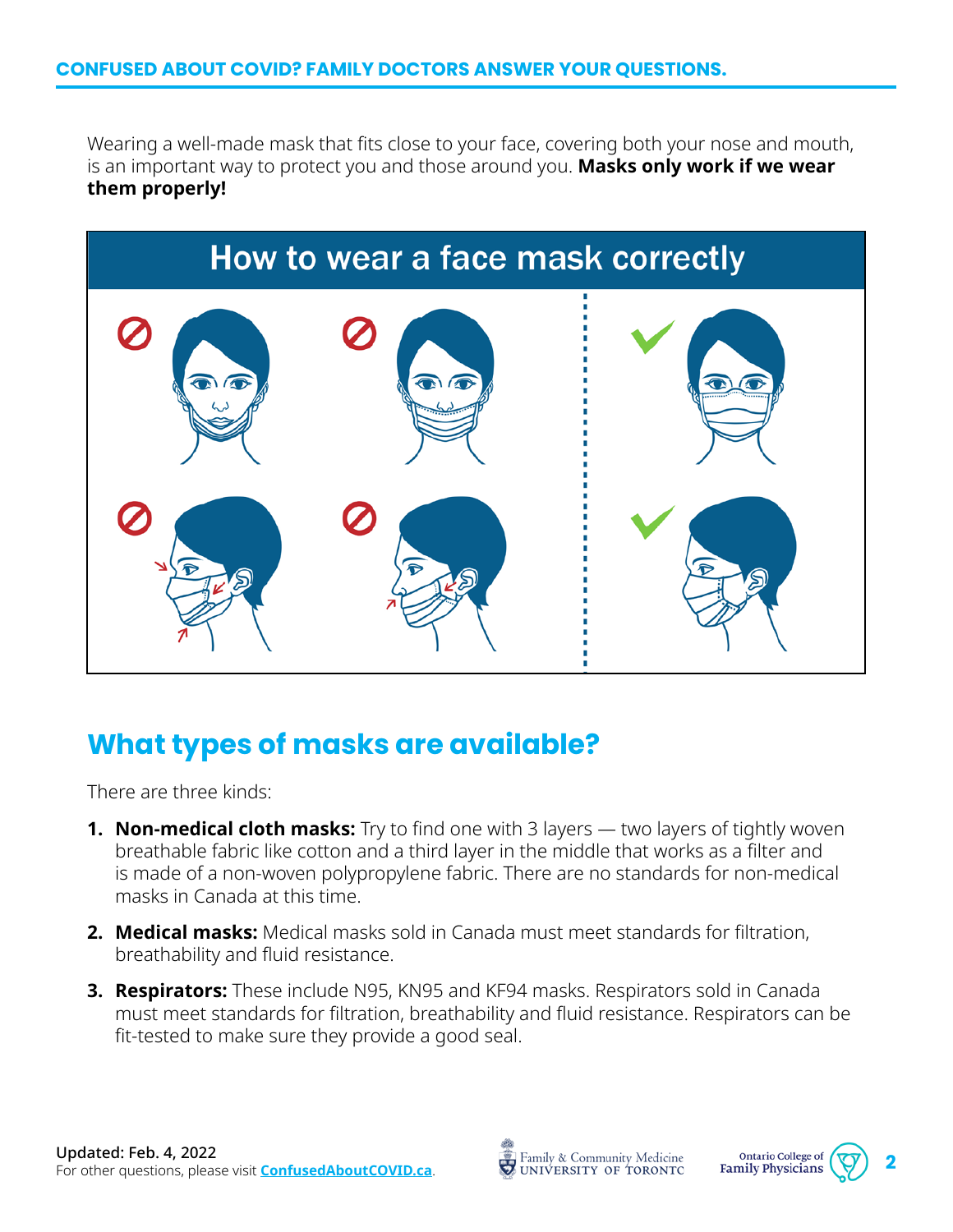# **How do I choose what type of mask to wear?**

There are several questions you should consider when choosing a mask:

#### 01 **How well does the mask filter COVID viral particles?**

That depends on what the mask is made of and on how snugly it fits to your face.

- » **Cloth masks** do not always provide good filtration. If you choose to wear one, make sure it has three layers.
- » **Medical masks** do a good job of filtering virus particles.
- » **Respirator-type masks** provide the best filtration. Even a respirator that has not been specifically fitted to your face provides high quality protection outside of healthcare settings.

#### 02 **How well does the mask fit me?**

Your mask should fit snugly, create a tight seal between your face and mask and cover your nose, mouth and chin. It should stay put when you move. If air can get in or out of the edge of your mask, it is not fitting properly or giving the best protection.

- » **Cloth masks** often don't provide a tight enough seal around the face.
- » **Medical masks** provide a snug fit.
- » **Respirator-type masks** provide the best fit.

For tips on how to improve the fit of your mask, visit: **[https://www.canada.ca/en/public](https://www.canada.ca/en/public-health/services/publications/diseases-conditions/covid-19-mask-fit-properly.html)[health/services/publications/diseases-conditions/covid-19-mask-fit-properly.html](https://www.canada.ca/en/public-health/services/publications/diseases-conditions/covid-19-mask-fit-properly.html)**

# 03 **How risky is the situation?**

Ask yourself these questions to think about the risk of getting and spreading COVID-19:

- » Is the space indoors, with poor air flow?
- » Will it be crowded?
- » Will it be hard to stay at least 2 meters away from others?
- » Will people be unmasked or not fully vaccinated?
- » Will others be spreading particles that could cause COVID whenever they eat, speak loudly, laugh or sing?

Your risk of catching and spreading COVID increases with each response of "yes."